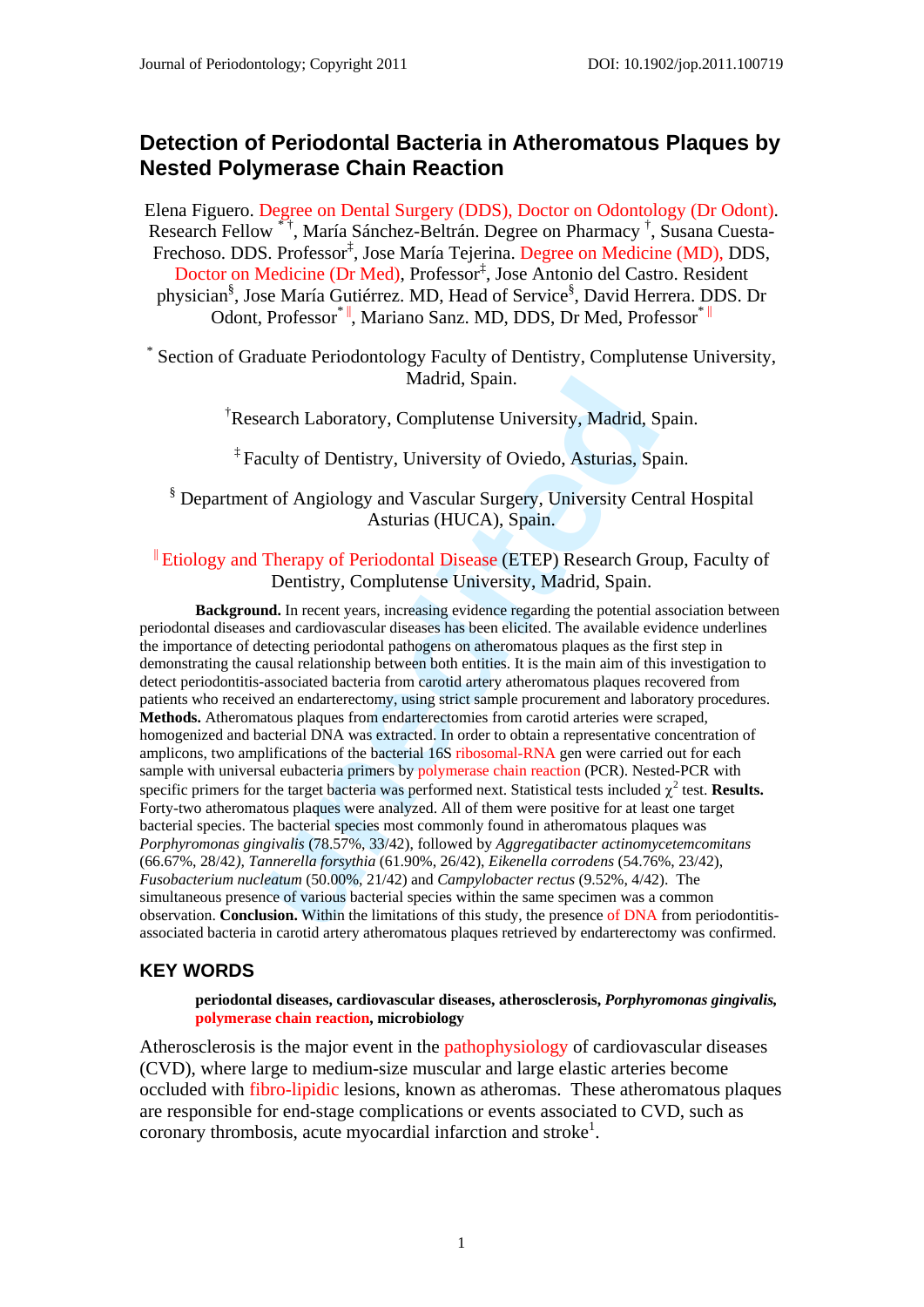In recent years, increasing evidence regarding the potential association between periodontal diseases and CVD has been elicited. In fact, recent meta-analysis have shown that this association is statistically significant and consistent, although of a low magnitude<sup>2-4</sup>. These studies support the hypothesis that periodontitis may confer an independent risk to CVD. Due to the high prevalence of periodontitis in humans, and due to the fact that CVD are the main cause of death in developed countries, an increasing interest has raised in the scientific community to elicit which are the potential links between both entities<sup>5,  $6$ </sup>.

is supported by evidence that bacterial pathogens derived in might be directly or indirectly (through the resultied in the process of atherogenesis<sup>5</sup>. A possible comminal entlying both diseases, however, might co-exist wi Several hypotheses have been proposed to explain why periodontitis may increase the risk of  $CVD^{6,7}$ ; from an indirect association determined by common risk factors or a common phenotype underlining both conditions<sup>8</sup>; to a direct association between the periodontal infection and the pathophysiology of the atherosclerotic lesion<sup>9</sup>. This last hypothesis is supported by evidence that bacterial pathogens derived from the subgingival biofilm might be directly or indirectly (through the resulting host  $r_{\text{ex}}$  response) involved in the process of atherogenesis<sup>5</sup>. A possible common predisposition underlying both diseases, however, might co-exist with the direct influence of periodontitis and CVD<sup>6</sup>. Periodontitis is a chronic "inflammatory" disease of multifactorial aetiology, being the primary aetiological factor the presence of specific bacteria residing in the subgingival biofilm. This subgingival biofilm is a complex microbiota where more than 700 bacterial species have been detected<sup>10</sup>; however, only a limited number of these bacteria has been shown to be a risk factor for the initiation or progression of periodontitis, namely *Aggregatibacter actinomycetemcomitans*, *Porphyromonas gingivalis* and *Tannerella forsythia*<sup>11</sup> . The presence of these periodontal pathogens has been demonstrated not only associated with disease sites, but also in healthy sites albeit in low numbers. Its frequency of detection also varies in different geographical locations, being for example the prevalence of *P. gingivalis* higher in Spain than in other countries, as in The  $Netherlands<sup>12</sup>$ .

These periodontal pathogens present in the subgingival biofilm have also been identified in the blood of patients with periodontitis, mostly associated with periodontal interventions, although also after normal day-life activities such as mastication<sup>13</sup>, tooth brushing<sup>14</sup> or dental flossing<sup>15</sup>. The occurrence of these bacteremias raises the hypothesis of bacterial colonization at distant sites and their specific involvement in the pathogenesis of the atherosclerotic lesion. In fact, experimental studies have shown the potential ability of these pathogens of being involved in different stages of the development of the atherosclerosis lesion, mainly by: (a) favoring the adherence of leukocytes to the vascular endothelium by increasing the expression of vascular cellular adhesion molecule (VCAM)-I, intracellular adhesion molecule (ICAM)-I and E-selectine in human aortic endothelial cells<sup>16</sup>; (b) favoring the migration of monocytes through the expression of monocyte chemo-attractant protein (MCP)-I in endothelial cells infected with *P. gingivalis*<sup>17</sup>; (c) promoting the transformation of macrophages into foam cells<sup>18, 19</sup>; (d) having a procoagulant effect<sup>20</sup>; (e) favoring the rupture of the atheromatous plaque through the release of metalloproteinases<sup>21</sup>. This experimental evidence, although in vitro, underlines the importance of detecting and identifying these putative pathogens on atheromatous plaques as the first step in understanding the possible associations between periodontitis and CVD.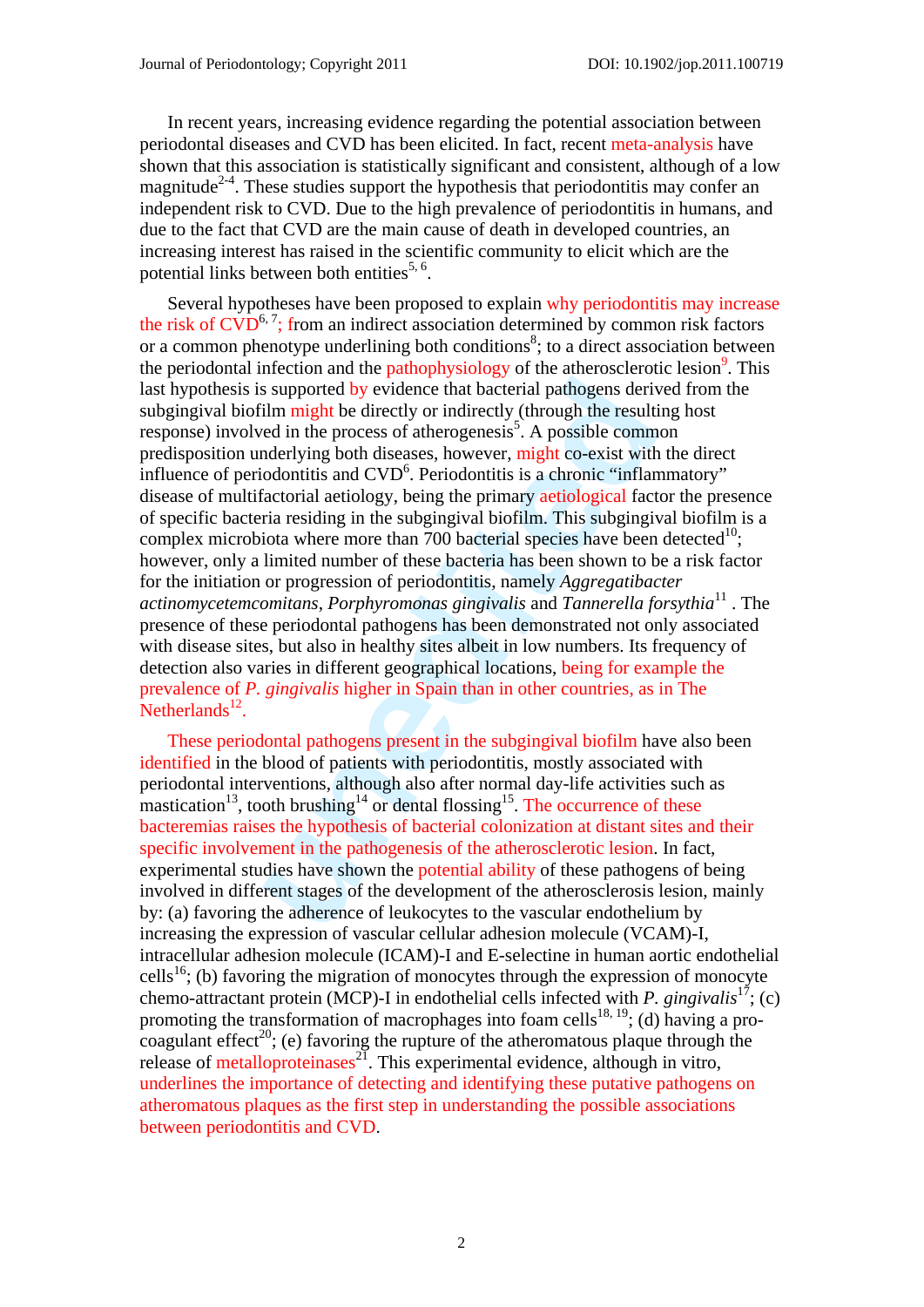The identification of periodontal bacteria DNA in atheromatous plaques was first reported in 1999 from samples of human carotid endarterectomies<sup>22</sup>. Since then, other similar investigations have reported conflicting results, which may be attributed to differences in the procurement of the specimens or to differences in the molecular technique used for the bacterial DNA identification<sup>23-29</sup>. The expected amount of bacteria is small and since atheromatous plaques are complex lesions to extract DNA there is a need for strict laboratory protocols aimed for a sensitive and specific detection of bacterial  $DNA^{30,31}$ . It is, therefore, the aim of this investigation to detect DNA from periodontitis-associated bacteria in carotid artery atheromatous plaques recovered from patients who received an endarterectomy using strict sample procurement and laboratory procedures. It is our hypothesis that bacterial DNA from periodontopathic bacteria would be present in the retrieved atherosclerosis samples and this presence will be related to the oral health status of the patients.

# **MATERIAL AND METHODS**

## *Sample*

e will be related to the oral health status of the patient:<br> **AND METHODS**<br>
e consisted on atheromatous plaques retrieved during<br>
res from the carotid artery of consecutive patients adr<br>
ngiology and Vascular Surgery from The study sample consisted on atheromatous plaques retrieved during endarterectomy surgical procedures from the carotid artery of consecutive patients admitted to the Department of Angiology and Vascular Surgery from University Central Hospital Asturias (HUCA) in Oviedo (Spain), due to various manifestations of cardiovascular disease (symptomatic patients with stenosis greater than 70% or asymptomatic patients with pre-occlusive stenosis). The inclusion period was from December 2006 to January 2008. Patients fulfilling the inclusion criteria were informed of the scope of the study and signed an informed consent form previously approved by the Ethics Committee of HUCA (Oviedo, Spain). The study was conducted in accordance with the Helsinki Declaration of 1975, as revised in 2000.

## *Specimen Collection*

All specimens were dissected in the operating room and placed in transport vials under sterile conditions. Samples were immediately frozen at -20ºC and they were sent to the Research Laboratory of the Faculty of Dentistry, University Complutense, Madrid, Spain, by a special courier service that maintained the temperature of -20ºC until processing.

## *Specimen Homogenization*

Transport vials were opened at the research laboratory with care of maintaining aseptic handling of the specimens. The inner part of the plaques was scraped with a sterile blade, weighted and transferred to 15 ml sterile plastic tubes with suspension buffer<sup>¶</sup>. Specimen homogenization was achieved with a mechanical homogenizer<sup>#</sup> until a uniform suspension was obtained.

# *DNA Extraction*

Total bacterial DNA from the whole homogenized samples was extracted by using a commercial kit<sup>1</sup>. In order to obtain a more purified DNA, an additional final step with phenol:chloroform:isoamyl alcohol solution (1:4:24) was added to the protocol given by the manufacturer. Two ml phenol:chloroform:isoamyl alcohol solution were added and centrifuged at 9000xg for 15 minutes. The resulting supernatant was utilized and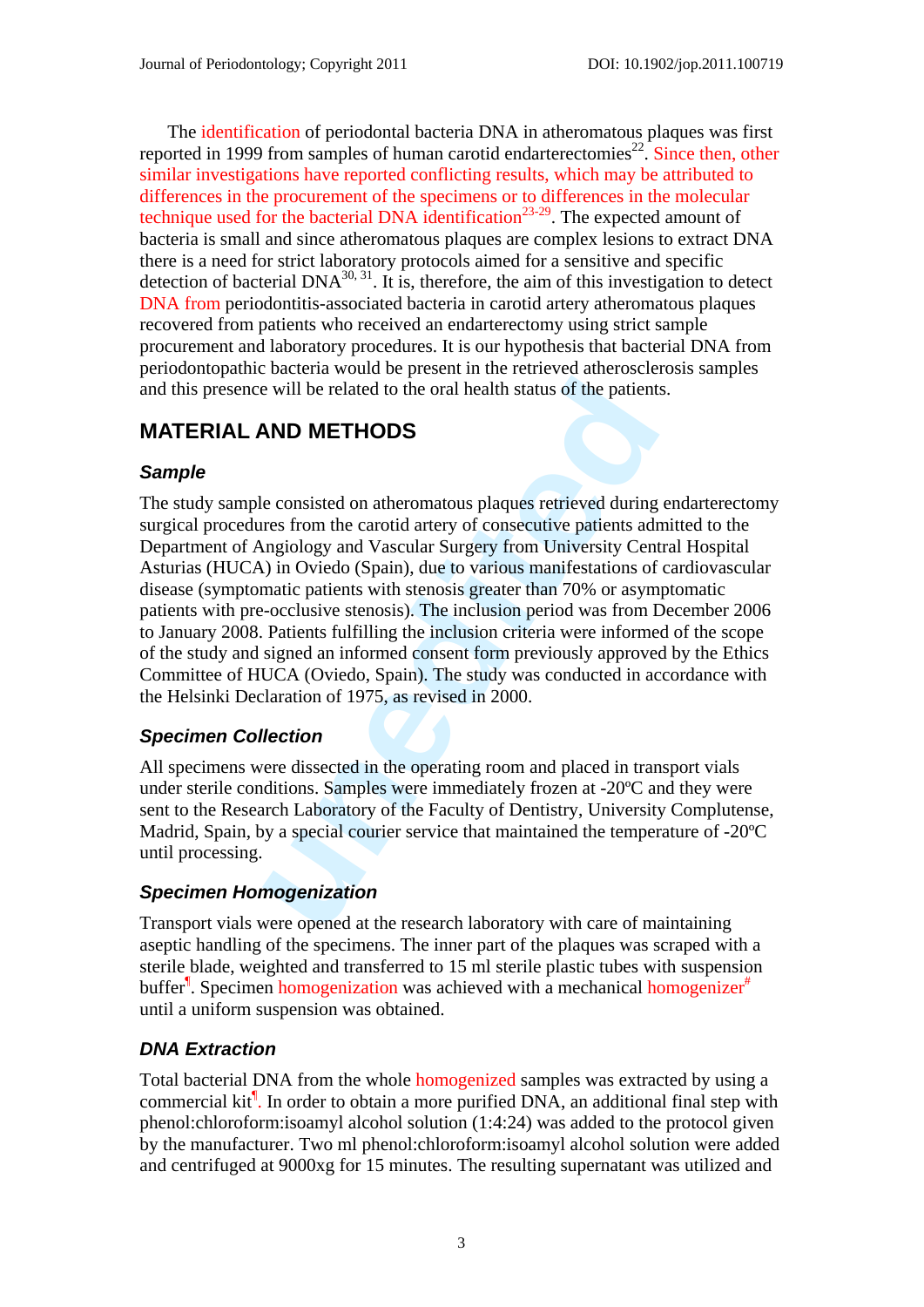2ml Tris-EDTA buffer was carefully added to the mixture. DNA was then precipitated with ice-cold pure ethanol and resuspended in 50μl of water\*\*.

### *Polymerase Chain reaction (PCR) Amplifications*

First, an amplification of the bacterial 16S ribosomal-RNA (rRNA) gen was carried out with broad-range eubacterial primers (Forward: 5´- GAG TTT GAT CCT GGC TCA G -3´; Reverse: 5´- AGA AAG GAG GTG ATC CAG CC-3´). This PCR amplification was performed in a master mix solution containing 0.4 units of Taq DNA polymerase, 1x polymerase buffer with  $2mM MgCl<sub>2</sub> 0.2 mM$  of a mixture of each deoxynucleoside triphosphate, 1μM primers and 10μl template DNA, in a total volume of 50μl. Samples were preheated at 95ºC for two minutes followed by an amplification under the following conditions: denaturation at 94ºC for 30 seconds, annealing at 55ºC for 1 minute and elongation at 72ºC for 1 minute. Thirty-five cycles were performed followed by an elongation step at 72ºC for 10 minutes.

Duplicate reactions were prepared for each sample. The obtained PCR products were purified and concentrated with a purification  $kit^{\dagger}$  in a unique final solution.

Secondly, a nested PCR with specific primers for periodontal pathogens (*A. actinomycetemcommitans, P. gingivalis, Eikenella corrodens, Campylobacter rectus, T. forsythia* and *Fusobacterium nucleatum*) was performed. Primers were designed on the basis of 16S rRNA gen reported by Ashimoto et al.  $32$  (Table 1)

C for 1 minute and elongation at 72°C for 1 minute. T<br>C for 1 minute and elongation at 72°C for 1 minute. T<br>followed by an elongation step at 72°C for 10 minutes<br>actions were prepared for each sample. The obtained d<br>d con PCR amplification was performed in a master mix solution containing 0.2 units of Taq DNA polymerase, 1x polymerase buffer with  $2mM MgCl<sub>2</sub> 0.2$  mM of a mixture of each deoxynucleoside triphosphate, 1μM primers and 2μl PCR products as template DNA, in a total volume of 25μl. PCR conditions were the same as previously described for the broad-range eubacterial primers.

Negative and positive controls were included in each batch of samples. The negative control was sterile distilled water instead of template DNA. Positive controls consisted of genomic DNA isolated from cultures of reference bacterial strains (Table 2).

The detection limit of the nested PCR was assessed by determining the results (positive/negative) of serial 10-fold dilutions of extracted genomic DNA from each targeted bacteria. Dilutions ranged from  $10^9$  UFC/ml to  $10^1$  UFC/ml. Irrespective of the pathogen, the methodology allowed for the amplification of  $10^2$  UFC/ml.

The specificity of the procedure was tested for each set of primers with purified genomic DNA from each bacterium except the targeted one in each case. No crossreaction was observed.

## *Analyses of PCR Products*

A 12-μl aliquot of amplified sample from each PCR reaction was electrophoresed through a 1% agarose gel<sup>‡‡</sup> in Tris-acetate ethylenediaminetetraacetic acid (EDTA) buffer. The gel was stained with ethidium bromide (10mg/ml) and visualised under an ultraviolet light transilluminator<sup>§§</sup>. A DNA ladder<sup>|| ||</sup> was used as molecular weight marker. The band position of the PCR products was in accordance with the length of the primers.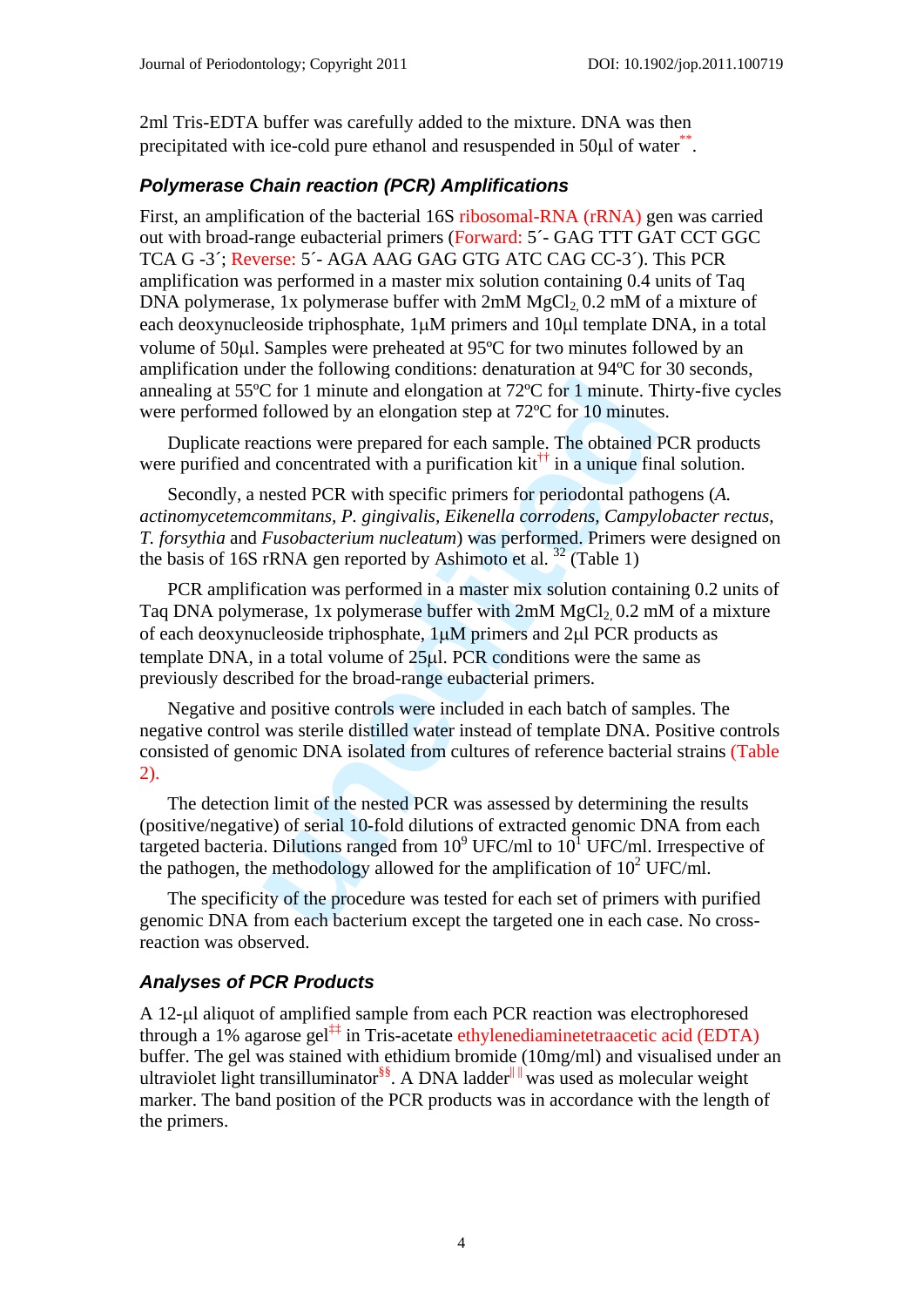Representative samples (two positive samples per bacteria) were sent for sequencing to a reference laboratory at the Faculty of Biology, University Complutense, Madrid, in order to confirm the obtained results.

#### *Periodontal Examination*

Once recovered from the endarterectomies, all patients were invited for a consultation obtaining demographic information, smoking habits and dental and medical history. Patients were then subject to a complete oral examination by a single trained periodontist that collected data on tooth loss, probing pocket depth and mobility at six sites per tooth, excluding third molars, using a CPC-12 periodontal probe  $^{\text{th}}$ . All patients who underwent the periodontal examination had a panoramic radiograph taken, where the percentage of bone loss was calculated. Based on the clinical and radiographical data, subjects were diagnosed of periodontitis or healthy/gingivitis <sup>33</sup>.

#### *Data Analysis*

A subject-level analysis was performed for each study parameter. Data were expressed by means and standard deviations (SD) for all variables.

The frequency of pathogen detection in atheromatous plaques was obtained for each patient.

ata, subjects were diagnosed of periodontitis or health<br>
unalysis was performed for each study parameter. Datans<br>
and standard deviations (SD) for all variables.<br>
by of pathogen detection in atheromatous plaques was<br>
aatie In addition, patients with periodontal data were stratified according to their number of teeth (edentulous, between 0-10, 11-20 and more than 20 teeth) and to the proportion of probing pocket depths (PPD) (1-3 mm or shallow, 4-6 mm or intermediate,  $>6$  mm or deep). Differences in term of prevalence of pathogens in these subgroups were determined by  $\chi^2$  test. Statistical significance was established at the 95% confidence level. A statistical software package<sup>##</sup> was used for all data analyses.

# **RESULTS**

#### *Data From Atheromatous Plaques*

42 atheromatous plaques were analysed.

The mean weight of the inner parts of atheromatous plaques that were analysed was 201.68 mg (SD=231.00). All the analysed samples were positive for at least one target bacterial species. The bacterium most commonly found in atheromatous plaques was *P. gingivalis* (78.57%, 33/42), followed by *A. actinomycetemcomitans*  (66.67%, 28/42*), T. forsythia* (61.90%, 26/42), *E. corrodens* (54.76%, 23/42), *F. nucleatum* (50.00%, 21/42) and *C. rectus* (9.52%, 4/42).

 The simultaneous presence of various bacterial species within the same specimen was a common observation (Table 3), with *A. actinomycetemcomitans* and *P. gingivalis* simultaneously present in 61.90% of the samples.

#### *Patient-Based Data*

From the 42 patients who underwent vascular surgery, 22 accepted to participate in the oral health consultation, where demographic and oral health information was obtained.

The patient's mean age was 71.1 years (ranging from 57-81). Half of the patients were surgically treated from a pre-occlusive asymptomatic stenosis and the other half from a stenosis greater than 70% symptomatic. Twelve patients were smokers (10-60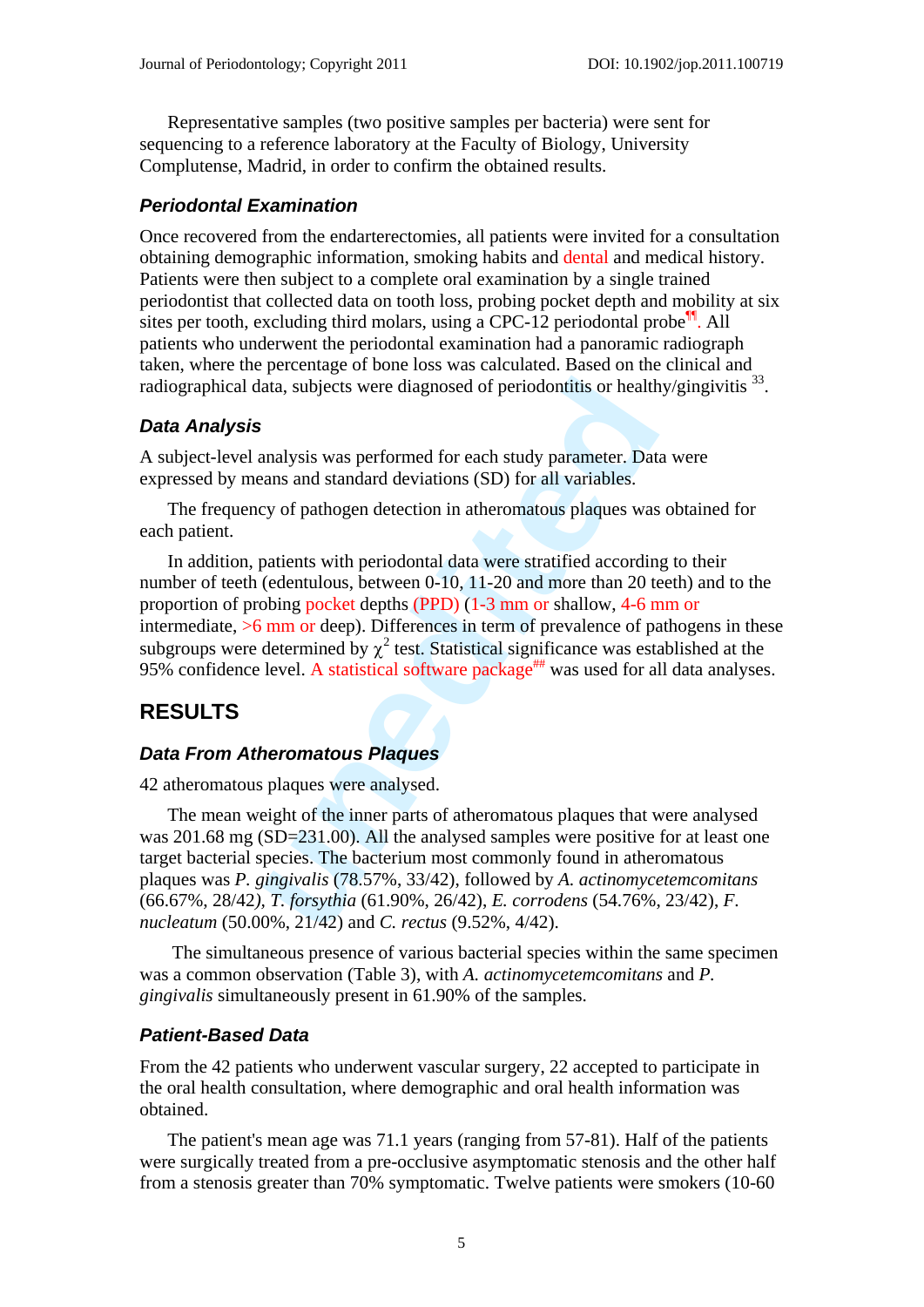cigarettes per day) and ten were former smokers, eight patients had hypertension and six patients had diabetes.

From the 22 patients who underwent periodontal examination, 4 were edentulous, and therefore, they were excluded from the intra-oral data analysis. Patients referred tooth mobility as the main cause for tooth extraction; however, none of the patients had received previous periodontal treatment. The mean number of teeth present in the 18 dentate patients was 13.05 (SD=9.13) and the mean probing pocket depth was 4.47  $mm(SD=0.83)$ . The proportions of sites with probing pocket depth lower than 4 mm, 4-6 mm or deeper than 6 mm were 17.87% (SD=20.25), 77.85% (SD=18.80) and 4.28% (SD=7.69), respectively. The proportions of teeth with mobility grade I was 49.25% (28.76), grade II 28.65% (SD=21.75) and grade III 10.85% (SD=16.54). The average of bone loss measured in panoramic radiographs was 56%. The patients' diagnosis was either edentulous or suffering moderate to advanced chronic periodontitis.

#### *Presence of Periodontal Bacteria in Atheromatous Plaques Stratified by Patients Groups*

Dentate patients had significantly higher levels of *A. actinomycetemcommitans* in atheromatous plaques than edentulous patients. They also had a higher prevalence of *P. gingivalis, T. forsythia and E. corrodens* than edentulous patients, although these differences were not statistically significant. By contrast, edentulous patients had higher levels of *C. rectus and F. nucleatum* (Table 4).

When patients were stratified by the number of teeth present a positive linear trend with the prevalence of *A. actinomycetemcommitans* and *P. gingivalis* was observed (Table 4).

ther edentulous or suffering moderate to advanced characterized conduction *Piaques*<br> **ps**<br> **alsociation in Atheromatous Plaques**<br> **ps**<br> **ps**<br> **alsociation in Atheromatous Plaques**<br> **ps**<br> **alsociation in Atheromato** When the prevalence of bacterial species in atheromatous plaques was correlated with the patients' PPD distribution, it was observed that patients with PPD greater than 6 mm, presented *E. corrodens* and *F. nucleatum* more frequently than patients with PPD lower or equal to 6 mm. A clear trend was also seen for *P. gingivalis* and *T. forsythia, although differences were not statistically significant (Table 5).* 

When the data on bacterial prevalence was compared between the patients that had the oral examination versus those who did not, differences were not significant (data not shown).

# **DISCUSSION**

The present study aimed to investigate the presence of DNA from periodontal bacteria in atheromatous plaques retrieved from patients who had received endarterectomies due to various manifestations of ischemic vascular disease. These samples were subjected to meticulous laboratory procedures in order to optimise the sensitivity and specificity of detection. All of the analysed samples resulted positive for the DNA of at least one of the target bacterial species. DNA from bacteria most commonly found were *P. gingivalis* (78.57%), followed by *A. actinomycetemcomitans* (66.67%) (Table 6). The concomitant detection of DNA from *P. gingivalis* and *A.* 

*actinomycetemcomitans* was observed in 61.90% of the samples. These results are similar to those found by Gaetti-Jardim et al.  $^{27}$ , with 64.1% of clinical samples from periodontitis patients in which DNA from two or more species were detected.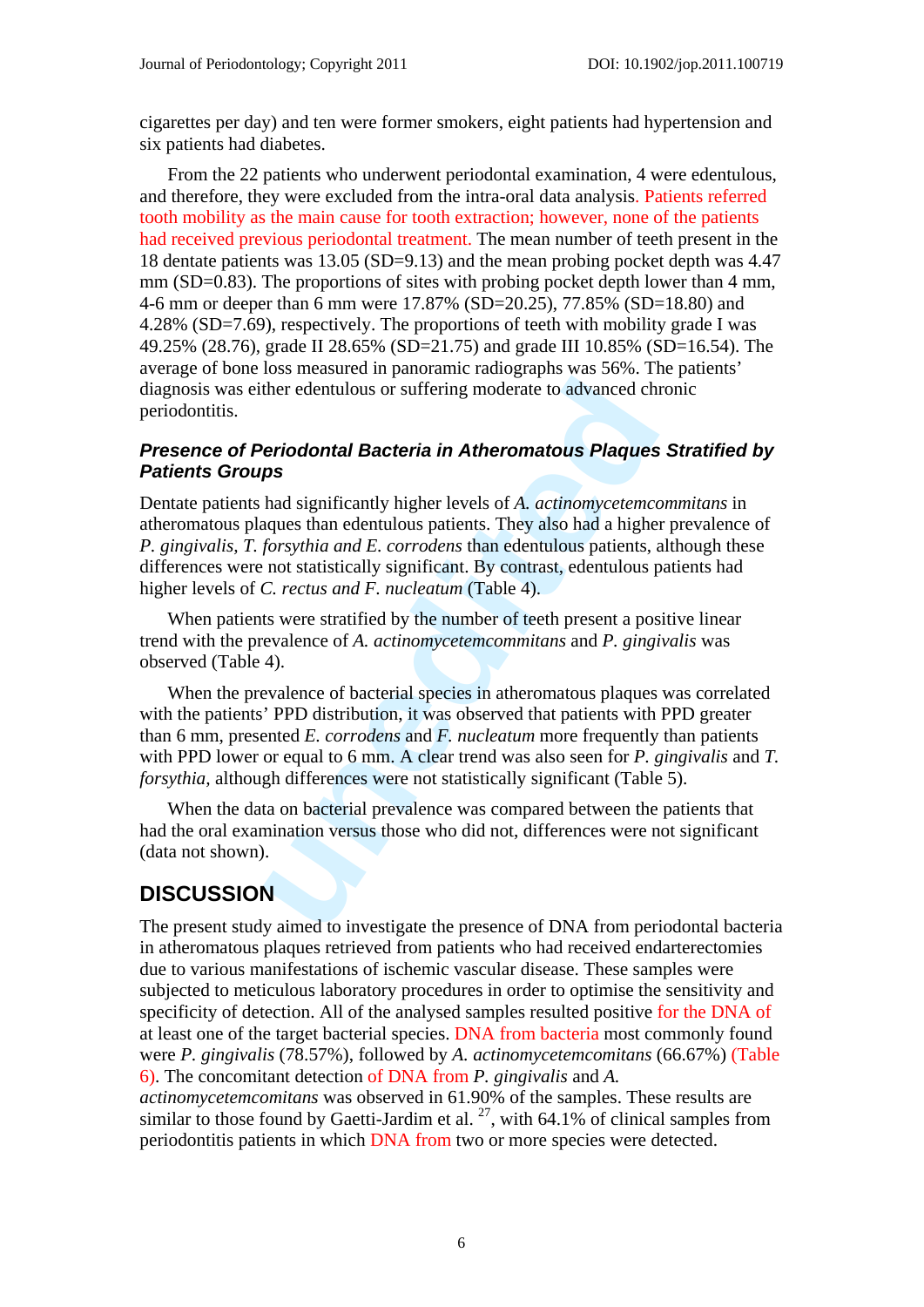Other authors have identified *P. gingivalis* and *A. actinomycetemcomitans* as the most prevalent DNA from bacteria in atheromatous plaques<sup>24, 27, 29, 34</sup>. By contrast, some reports were not able to detect *P. gingivalis*<sup>23, 35</sup>, *A. actinomycetemcomitans*<sup>36-39</sup> or none of them<sup>25, 26, 28, 40-42</sup> (Table 6).

DNA from *T. forsythia* (61.90%), *E. corrodens* (54.76%), *F. nucleatum* (52.38%) and *C. rectus* (9.52%) were also detected in the samples evaluated in the present study (Table 6). Only a few studies have looked for different bacterial species in the same atheromatous plaques<sup>23, 29</sup> and while Zaremba et al.<sup>29</sup> were able to detect DNA from all targeted bacteria, Padilla et al. $^{23}$  did not detect any of specific DNA in their studied samples (Table 6). This heterogeneity in the results may be attributed to differences in the methodology, including atheromatous plaque collection, homogenization, DNA extraction and the PCR technology used.

igation we studied carotid arteries obtained by endartied<br>died atheromatous plaques from coronary arteries<sup>24, 27,<br>4,4,42, aortas<sup>35, 38, 39</sup>, mitral valve specimens, aortic an-<br>henous veins or mammary arteries<sup>28</sup>. Altho</sup> In this investigation we studied carotid arteries obtained by endarterectomy. Other reports have studied atheromatous plaques from coronary arteries<sup>24, 27, 29, 34, 37</sup>, carotid arteries<sup>23, 25, 26, 36, 41, 42</sup>, aortas<sup>35, 38, 39</sup>, mitral valve specimens, aortic aneurysmal wall specimens<sup>40</sup>, saphenous veins or mammary arteries<sup>28</sup>. Although endarterectomy has been the most frequently reported procurement procedure<sup>23, 25-27, 41, 42</sup>, other investigations have collected samples from patients scheduled for coronary artery bypass graft $28,24,29,37$ . The amount of atheromatous plaque specimen has also varied among the studies. Some authors have used approximately 100 mg from the inner part of the atheromatous samples<sup>25, 27, 34, 37, 42</sup>, whilst others used a midsection<sup>26</sup>, or did not specify it at all<sup>28, 38, 40</sup>. The process of homogenization of the sample was usually not reported<sup>23, 24, 27, 29, 37, 38, 40-42</sup>, although when this process was detailed, the authors utilized a mechanical homogenizer, as we have done in this investigation<sup>25, 26, 28, 34-36</sup>. The DNA was usually extracted using commercial kits<sup>27, 34, 35, 37, 38, 41</sup>, although some studies also used the phenol-chloroform-isoamylic alcohol purification method<sup>25, 26, 28</sup>. In this investigation, we optimised this method by adding a final step with phenol:chloroform:isoamyl alcohol (1:4:24).

For detecting bacterial DNA, the majority of authors have used PCR technology, utilising either Real-Time PCR<sup>27</sup>, PCR with specific sets of primers<sup>24, 34, 35, 37, 38, 40, 42</sup> or nested PCR<sup>26, 36</sup>. Padilla et al.<sup>23</sup> made first a bacteriological culture of the homogenized samples, and then amplified with PCR the isolates. In this study, we have used nested PCR, as this method facilitates the detection of bacterial DNA present at very low levels<sup>30</sup>. By using a two-step PCR amplification procedure, there is a clear increase in the sensitivity of the process<sup>43</sup>, although the decrease in specificity has to be considered. For the avoidance of cross-reactivity, we included several negative controls in each batch of experiments. Nested-PCR has been previously used for detecting periodontal pathogens in gingival crevicular fluid (GCF) samples<sup>43</sup>, in atheromatous plaques<sup>26, 36</sup> or for detecting *Helicobacter pylori* in saliva and GCF samples<sup>44, 45</sup>. Different from the results reported in this study, Aimetti et al.<sup>26</sup> and Fiehn et al.<sup>36</sup> also studying atheromatous plaques from carotid arteries and using nested PCR did not detect DNA from almost any of the bacterial species. These differences are probably due to the different amplification methods used, since we optimised the PCR reaction by using first the broad-spectrum primers (first PCR) and by concentrating the amplicons obtained before carrying out the second step of the nested PCR (primers from specific bacteria) $31$ .

The main limitation of this study was our inability to retrieve the clinical information from all the patients, since only half of the patients provided complete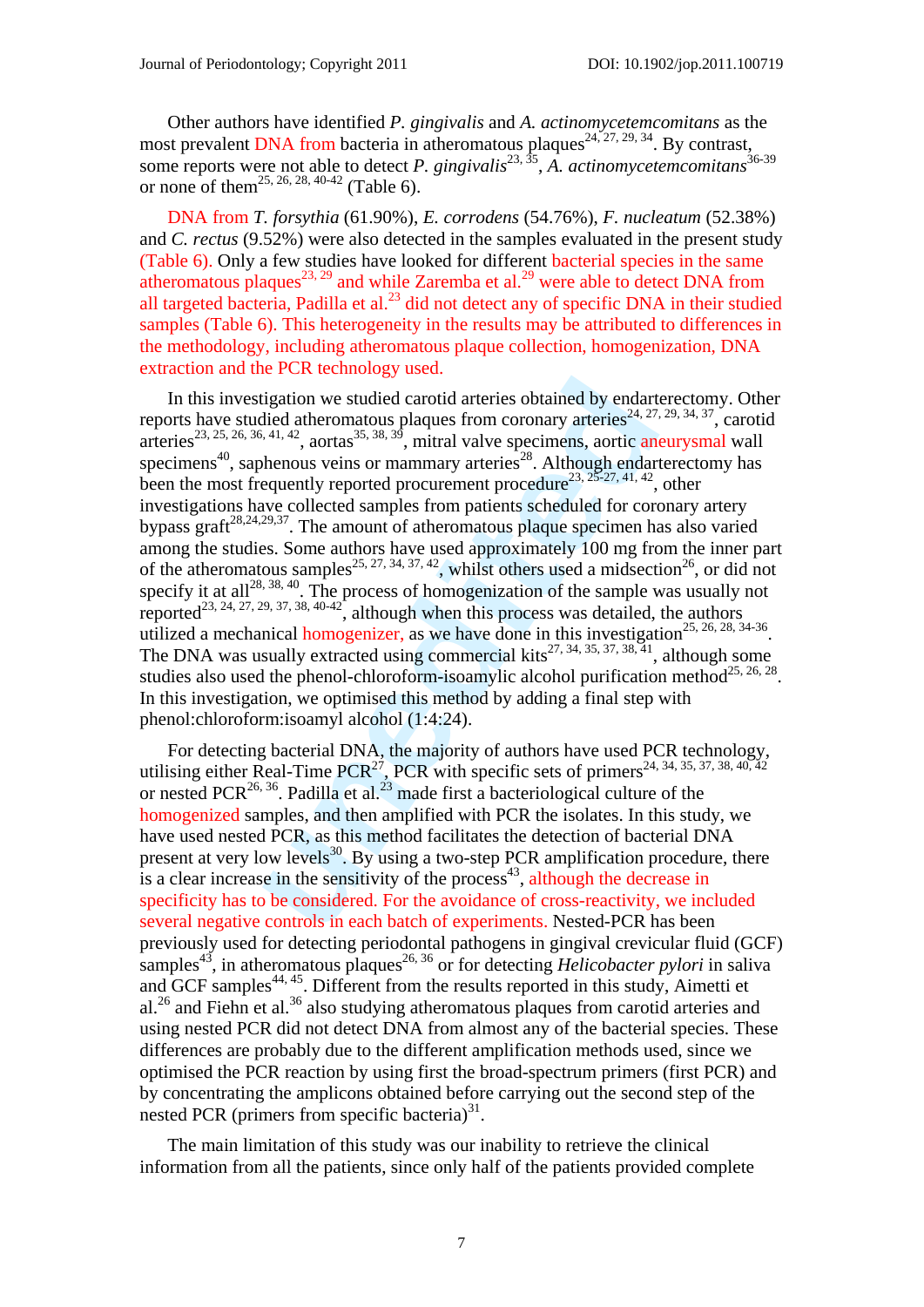high numbers in the subgingival microbiota in close v<br>ium at the biofilm-gingival interface, may explain the<br>bacteremias and their translocation to other parts of<br>bevidence of these events is the positive correlation bet<br> clinical data. The collected clinical data, however, allowed us to demonstrate a positive correlation between the patient's periodontal status with the prevalence of periodontal pathogens detected in their atheromatous plaques. The patients´s diagnosis was either edentulous or suffering moderate to advanced chronic periodontitis, since there were no healthy or gingivitis patients in this sample population. The prevalence of DNA from *A. actinomycetemcomitans* in atheromatous samples was significantly higher in dentate patients when compared with edentulous and its prevalence also showed a significant positive linear trend with the number of teeth present. Prevalence of DNA from *P. gingivalis* and *T. forsythia* was also higher in dentate versus non-dentate patients, although these differences were not statistically significant. These findings can be explained since the teeth may act as a reservoir of *P. gingivalis* or *A. actinomycetemcomitans* in the oral cavity <sup>46, 47</sup> and the presence of these bacteria in high numbers in the subgingival microbiota in close vicinity with the ulcerated epithelium at the biofilm-gingival interface, may explain the likely bacterial invasion through bacteremias and their translocation to other parts of the body<sup>13, 15, 48</sup>. Further indirect evidence of these events is the positive correlation between probing pocket distribution and bacterial DNA presence. *E. corrodens* and *F. nucleatum* were observed in significantly higher prevalence in patients with at least one pocket greater than 6 mm. A similar trend, although not statistically significant was observed for *P. gingivalis* or *A. actinomycetemcomitans*. These results, however, need to be interpreted with caution due to the limited sample size and since this population lacked dentate patients without pockets deeper than 4 mm. Furthermore, another limitation of this study was the lack of information on the composition of the subgingival microbiota from the same patients, what would have enabled us to correlate these pathogens with the bacterial DNA observed. We were unable to retrieve subgingival plaque samples from these patients at the time of the periodontal examinations, since all patients were prescribed systemic antibiotics after the vascular surgery and this would have altered the microbiological results. Other studies have also reported a positive correlation between species prevalent in dental plaque and their detection in cardiovascular specimens<sup>23, 26, 28, 29, 34, 38, 40, 42</sup>.

All 22 patients who underwent the periodontal examination were either smokers or former smokers. As tobacco smoking is a common risk factor for both pathologies, this major confounder may explain in part the associations between periodontitis and CVD reported in this investigation<sup>49</sup>.

Within the limitations of this investigation, we have identified periodontitisassociated bacterial DNA in carotid artery atheromatous plaques retrieved by endarterectomy. These findings provide additional evidence that supports the potential association between periodontitis and CVD, in which bacteria present in the subgingival biofilm gain access to the systemic circulation (bacteremia), colonize at distant sites and thus, they might influence the patho-physiology of atherogenesis<sup>5, 6</sup>. The mere presence of bacterial DNA in these atheromatous plaques, however, does not imply that live bacteria are present within the plaques and therefore, further investigations are warranted. These studies should seek microbiological data not only from the atheromatous plaques, but also from the gingival crevicular fluid and serum from the same patients, thus being able to confirm this likely direct relationship between periodontitis and CVD.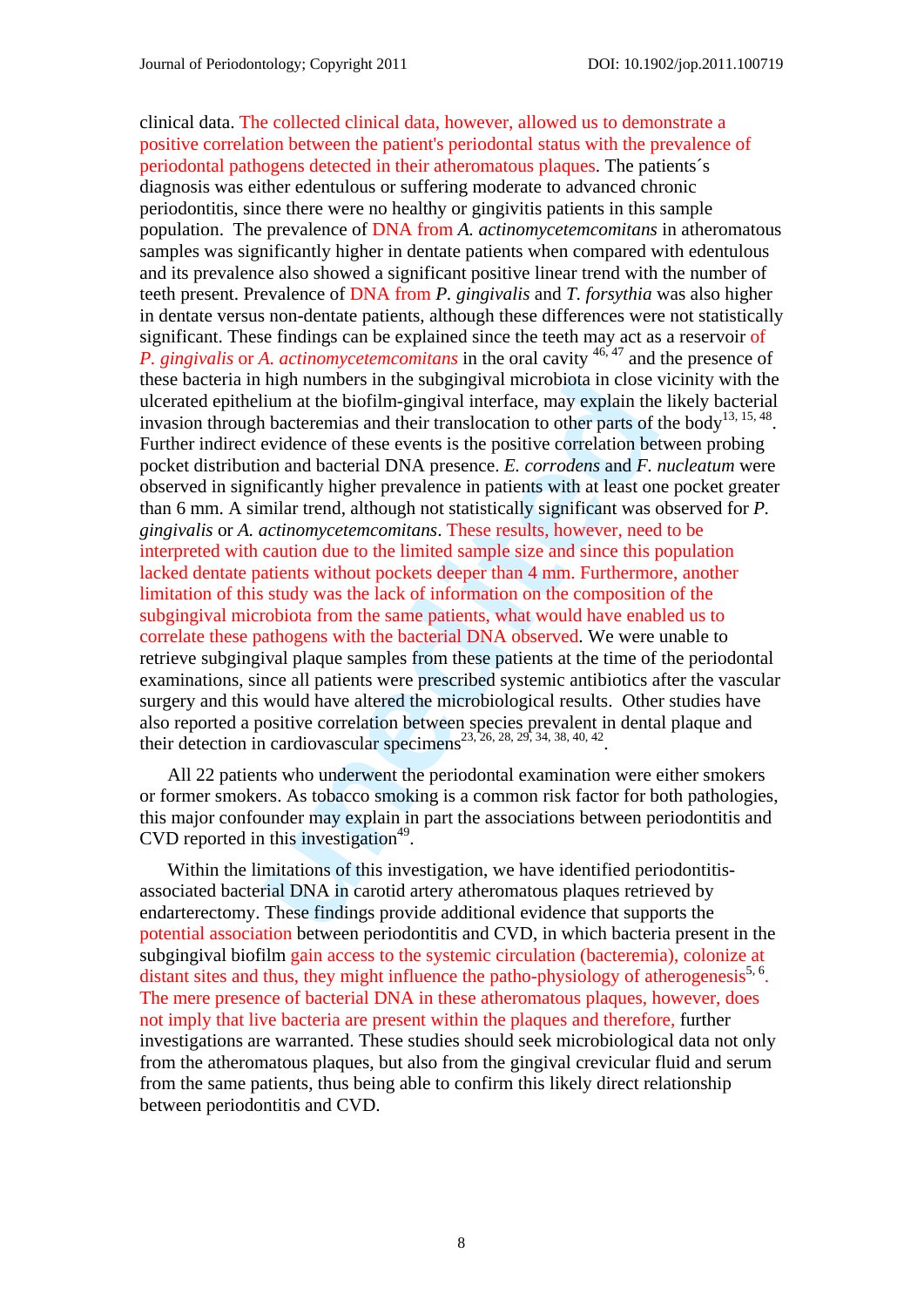#### **CONFLICT OF INTEREST**

Authors declare that they do not have any conflict of interests.

#### **REFERENCES**

- 1. Paquette DW, Brodala N, Nichols TC. Cardiovascular disease, inflammation, and periodontal infection. *Periodontol 2000* 2007;44:113-126.
- 2. Humphrey LL, Fu R, Buckley DI, Freeman M, Helfand M. Periodontal disease and coronary heart disease incidence: a systematic review and meta-analysis. *J Gen Intern Med* 2008;23:2079-2086.
- 3. Bahekar AA, Singh S, Saha S, Molnar J, Arora R. The prevalence and incidence of coronary heart disease is significantly increased in periodontitis: a meta-analysis. *Am Heart J* 2007;154:830-837.
- 4. Blaizot A, Vergnes JN, Nuwwareh S, Amar J, Sixou M. Periodontal diseases and cardiovascular events: meta-analysis of observational studies. *Int Dent J* 2009;59:197-209.
- 5. Sanz M, D´Aiuto F, Deanfield J, Fernández-Avilés F. European workshop in periodontal health and cardiovascular disease - scientific evidence on the association between periodontal and cardiovascular diseases: a review of the literature. *Eur Heart J Supp* 2010;12:B3-B12.
- 6. Bouchard P, Boutouyrie P, D´Aiuto F, et al. European workshop in periodontal health and cardiovascular disease consensu document. *Eur Heart J Supp* 2010;12:B13-B12.
- 7. Chun YH, Chun KR, Olguin D, Wang HL. Biological foundation for periodontitis as a potential risk factor for atherosclerosis. *J Periodontal Res* 2005;40:87-95.
- 8. Schaefer AS, Richter GM, Groessner-Schreiber B, et al. Identification of a shared genetic susceptibility locus for coronary heart disease and periodontitis. *PLoS genetics* 2009;5:e1000378.
- 9. Li L, Messas E, Batista EL, Jr., Levine RA, Amar S. *Porphyromonas gingivalis* infection accelerates the progression of atherosclerosis in a heterozygous apolipoprotein E-deficient murine model. *Circulation* 2002;105:861-867.
- 10. Paster BJ, Boches SK, Galvin JL, et al. Bacterial diversity in human subgingival plaque. *J Bacteriol* 2001;183:3770-3783.
- 11. Consensus report. Periodontal diseases: pathogenesis and microbial factors. *Ann Periodontol* 1996;1:926-932.
- *glaxsis*, *i* Awawater by . Inam s, based *Meta Mexicana Cassacsia*<br>alalysis of observational studies. *Int Dent 1* 2009;59:197-209.<br>to F, Deanfield J, Fernández-Avilés F. European workshop in pelar diseases: a review of 12. Sanz M, van Winkelhoff AJ, Herrera D, Dellemijn-Kippuw N, Simon R, Winkel E. Differences in the composition of the subgingival microbiota of two periodontitis populations of different geographical origin. A comparison between Spain and The Netherlands. *Eur J Oral Sci* 2000;108:383-392.
- 13. Forner L, Larsen T, Kilian M, Holmstrup P. Incidence of bacteremia after chewing, tooth brushing and scaling in individuals with periodontal inflammation. *J Clin Periodontol* 2006;33:401-407.
- 14. Hartzell JD, Torres D, Kim P, Wortmann G. Incidence of bacteremia after routine tooth brushing. *Am J Med Sci* 2005;329:178-180.
- 15. Crasta K, Daly CG, Mitchell D, Curtis B, Stewart D, Heitz-Mayfield LJ. Bacteraemia due to dental flossing. *J Clin Periodontol* 2009;36:323-332.
- 16. Roth GA, Moser B, Roth-Walter F, et al. Infection with a periodontal pathogen increases mononuclear cell adhesion to human aortic endothelial cells. *Atherosclerosis* 2007;190:271-281.
- 17. Choi EK, Park SA, Oh WM, et al. Mechanisms of *Porphyromonas gingivalis*-induced monocyte chemoattractant protein-1 expression in endothelial cells. *FEMS Immunol Med Microbiol* 2005;44:51-58.
- 18. Miyakawa H, Honma K, Qi M, Kuramitsu HK. Interaction of *Porphyromonas gingivalis* with lowdensity lipoproteins: implications for a role for periodontitis in atherosclerosis. *J Periodontal Res*  2004;39:1-9.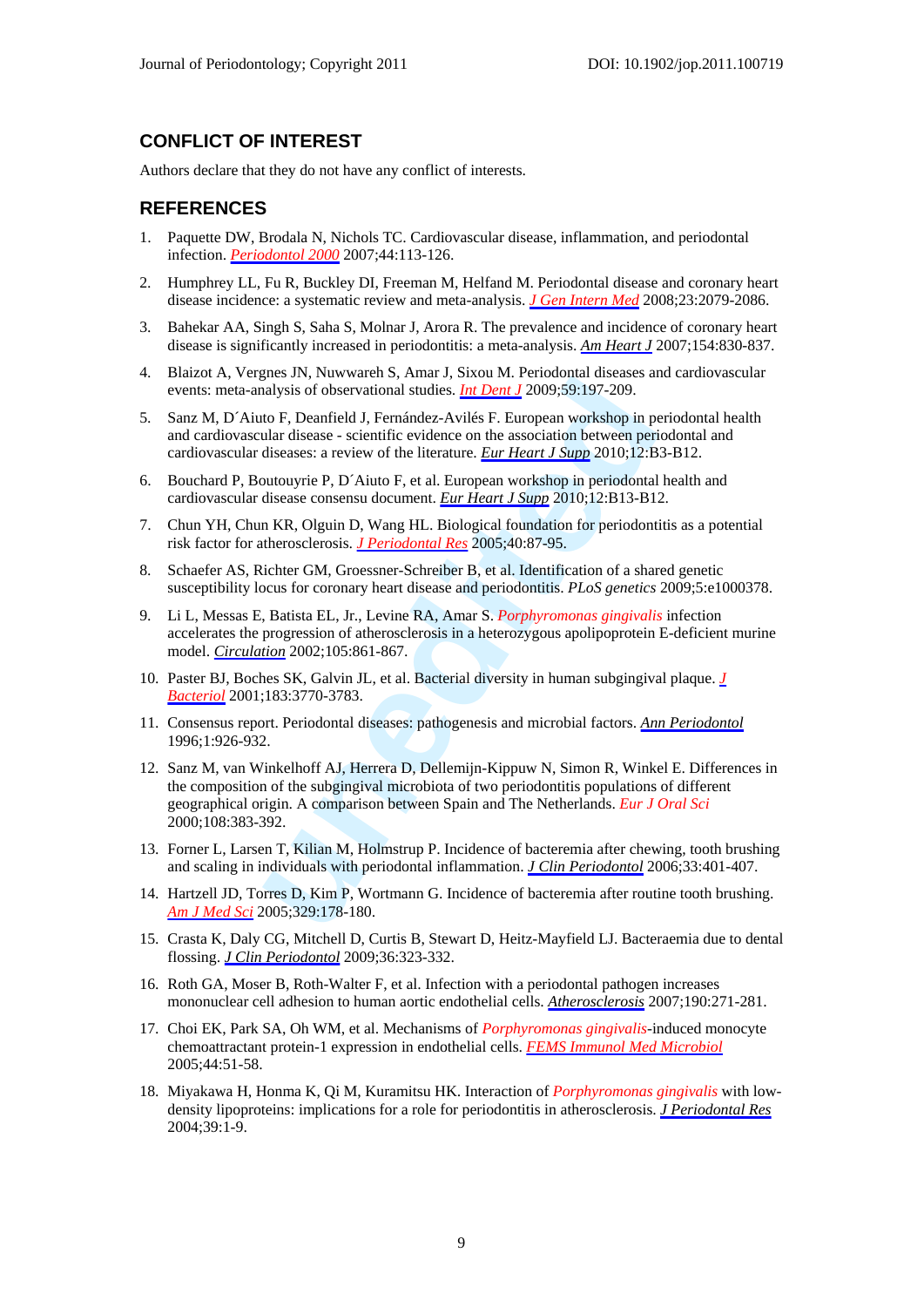- 19. Giacona MB, Papapanou PN, Lamster IB, et al. *Porphyromonas gingivalis* induces its uptake by human macrophages and promotes foam cell formation in vitro. *FEMS Microbiol Lett* 2004;241:95-101.
- 20. Nicu EA, Van der Velden U, Nieuwland R, Everts V, Loos BG. Elevated platelet and leukocyte response to oral bacteria in periodontitis. *J Thromb Haemost* 2009;7:162-170.
- 21. Tuomainen AM, Jauhiainen M, Kovanen PT, Metso J, Paju S, Pussinen PJ. *Aggregatibacter actinomycetemcomitans* induces MMP-9 expression and proatherogenic lipoprotein profile in apoE-deficient mice. *Microb Pathog* 2008;44:111-117.
- 22. Chiu B. Multiple infections in carotid atherosclerotic plaques. *Am Heart J* 1999;138:S534-536.
- 23. Padilla C, Lobos O, Hubert E, et al. Periodontal pathogens in atheromatous plaques isolated from patients with chronic periodontitis. *J Periodontal Res* 2006;41:350-353.
- 24. Pucar A, Milasin J, Lekovic V, et al. Correlation between atherosclerosis and periodontal putative pathogenic bacterial infections in coronary and internal mammary arteries. *J Periodontol* 2007;78:677-682.
- 25. Romano F, Barbui A, Aimetti M. Periodontal pathogens in periodontal pockets and in carotid atheromatous plaques. *Minerva Stomatol* 2007;56:169-179.
- **unedited** 26. Aimetti M, Romano F, Nessi F. Microbiologic analysis of periodontal pockets and carotid atheromatous plaques in advanced chronic periodontitis patients. *J Periodontol* 2007;78:1718- 1723.
- 27. Gaetti-Jardim E, Jr., Marcelino SL, Feitosa AC, Romito GA, Avila-Campos MJ. Quantitative detection of periodontopathic bacteria in atherosclerotic plaques from coronary arteries. *J Med Microbiol* 2009;58:1568-1575.
- 28. Elkaim R, Dahan M, Kocgozlu L, et al. Prevalence of periodontal pathogens in subgingival lesions, atherosclerotic plaques and healthy blood vessels: a preliminary study. *J Periodontal Res* 2008;43:224-231.
- 29. Zaremba M, Gorska R, Suwalski P, Kowalski J. Evaluation of the incidence of periodontitisassociated bacteria in the atherosclerotic plaque of coronary blood vessels. *J Periodontol* 2007;78:322-327.
- 30. Apfalter P, Assadian O, Blasi F, et al. Reliability of nested PCR for detection of *Chlamydia pneumoniae* DNA in atheromas: results from a multicenter study applying standardized protocols. *J Clin Microbiol* 2002;40:4428-4434.
- 31. Clement B, Kehl L, DeBord K, Kitts C. Terminal restriction fragment patterns (TRFPs), a rapid, PCR-based method for the comparison of complex bacerial communities. *J Microbiol Methods* 1998;31:135-142.
- 32. Ashimoto A, Chen C, Bakker I, Slots J. Polymerase chain reaction detection of 8 putative periodontal pathogens in subgingival plaque of gingivitis and advanced periodontitis lesions. *Oral Microbiol Immunol* 1996;11:266-273.
- 33. Armitage GC. Development of a classification system for periodontal diseases and conditions. *Ann Periodontol* 1999;4:1-6.
- 34. Ishihara K, Nabuchi A, Ito R, Miyachi K, Kuramitsu HK, Okuda K. Correlation between detection rates of periodontopathic bacterial DNA in coronary stenotic artery plaque [corrected] and in dental plaque samples. *J Clin Microbiol* 2004;42:1313-1315.
- 35. Marques da Silva R, Caugant DA, Lingaas PS, Geiran O, Tronstad L, Olsen I. Detection of *Actinobacillus actinomycetemcomitans* but not bacteria of the red complex in aortic aneurysms by multiplex polymerase chain reaction. *J Periodontol* 2005;76:590-594.
- 36. Fiehn NE, Larsen T, Christiansen N, Holmstrup P, Schroeder TV. Identification of periodontal pathogens in atherosclerotic vessels. *J Periodontol* 2005;76:731-736.
- 37. Zhang YM, Zhong LJ, Liang P, Liu H, Mu LT, Ai SK. Relationship between microorganisms in coronary atheromatous plaques and periodontal pathogenic bacteria. *Chinese medical journal* 2008;121:1595-1597.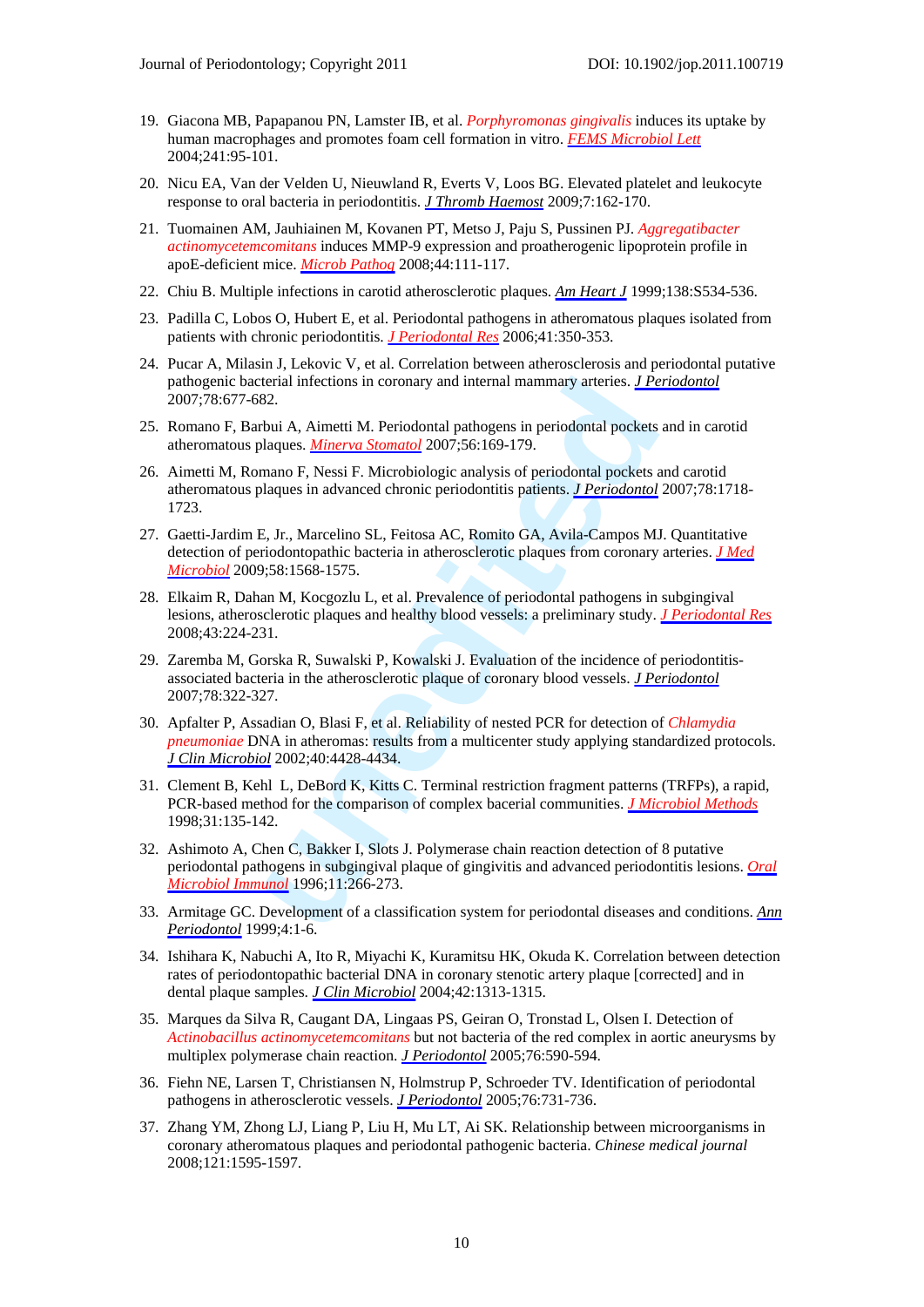- 38. Kurihara N, Inoue Y, Iwai T, Umeda M, Huang Y, Ishikawa I. Detection and localization of periodontopathic bacteria in abdominal aortic aneurysms. *Eur J Vasc Endovasc Surg* 2004;28:553- 558.
- 39. Stelzel M, Conrads G, Pankuweit S, et al. Detection of *Porphyromonas gingivalis* DNA in aortic tissue by PCR. *J Periodontol* 2002;73:868-870.
- 40. Nakano K, Nemoto H, Nomura R, et al. Detection of oral bacteria in cardiovascular specimens. *Oral Microbiol Immunol* 2009;24:64-68.
- 41. Haraszthy VI, Zambon JJ, Trevisan M, Zeid M, Genco RJ. Identification of periodontal pathogens in atheromatous plaques. *J Periodontol* 2000;71:1554-1560.
- 42. Cairo F, Gaeta C, Dorigo W, et al. Periodontal pathogens in atheromatous plaques. A controlled clinical and laboratory trial. *J Periodontal Res* 2004;39:442-446.
- 43. Leys EJ, Griffen AL, Strong SJ, Fuerst PA. Detection and strain identification of *Actinobacillus actinomycetemcomitans* by nested PCR. *J Clin Microbiol* 1994;32:1288-1294.
- 44. Song Q, Haller B, Schmid RM, Adler G, Bode G. *Helicobacter pylori* in dental plaque: a comparison of different PCR primer sets. *Dig Dis Sci* 1999;44:479-484.
- 45. Burgers R, Schneider-Brachert W, Reischl U, et al. *Helicobacter pylori* in human oral cavity and stomach. *Eur J Oral Sci* 2008;116:297-304.
- 46. Danser MM, van Winkelhoff AJ, de Graaff J, Loos BG, van der Velden U. Short-term effect of full-mouth extraction on periodontal pathogens colonizing the oral mucous membranes. *J Clin Periodontol* 1994;21:484-489.
- 47. Van Assche N, Van Essche M, Pauwels M, Teughels W, Quirynen M. Do periodontopathogens disappear after full-mouth tooth extraction? *J Clin Periodontol* 2009;36:1043-1047.
- 48. Lafaurie GI, Mayorga-Fayad I, Torres MF, et al. Periodontopathic microorganisms in peripheric blood after scaling and root planing. *J Clin Periodontol* 2007;34:873-879.
- 49. Hujoel PP, Drangsholt M, Spiekerman C, DeRouen TA. Periodontitis-systemic disease associations in the presence of smoking--causal or coincidental? *Periodontology 2000* 2002;30:51- 60.

comitans by nested PCR. <u>*LClin Microbiol*</u> 1994;32:1288-1294.<br>
B. Schmid RM, Adler G, Bode G. Helicobacter pylori in dental<br>
different PCR primer sets. Dig Dis Sci 1999;44:479-484.<br>
neueler-Brachert W, Reisch U, et al. He **Corresponding author:** Elena Figuero, Research Laboratory. Complutense University, Madrid (UCM), Plaza Ramón y Cajal, SN, 28040, Madrid, Spain, e-mail: efigueruiz@gmail.com, Telephone number: (+34) 913941934, Fax number: (+34) 913941910

Submitted November 28, 2010; accepted for publication February 2, 2011.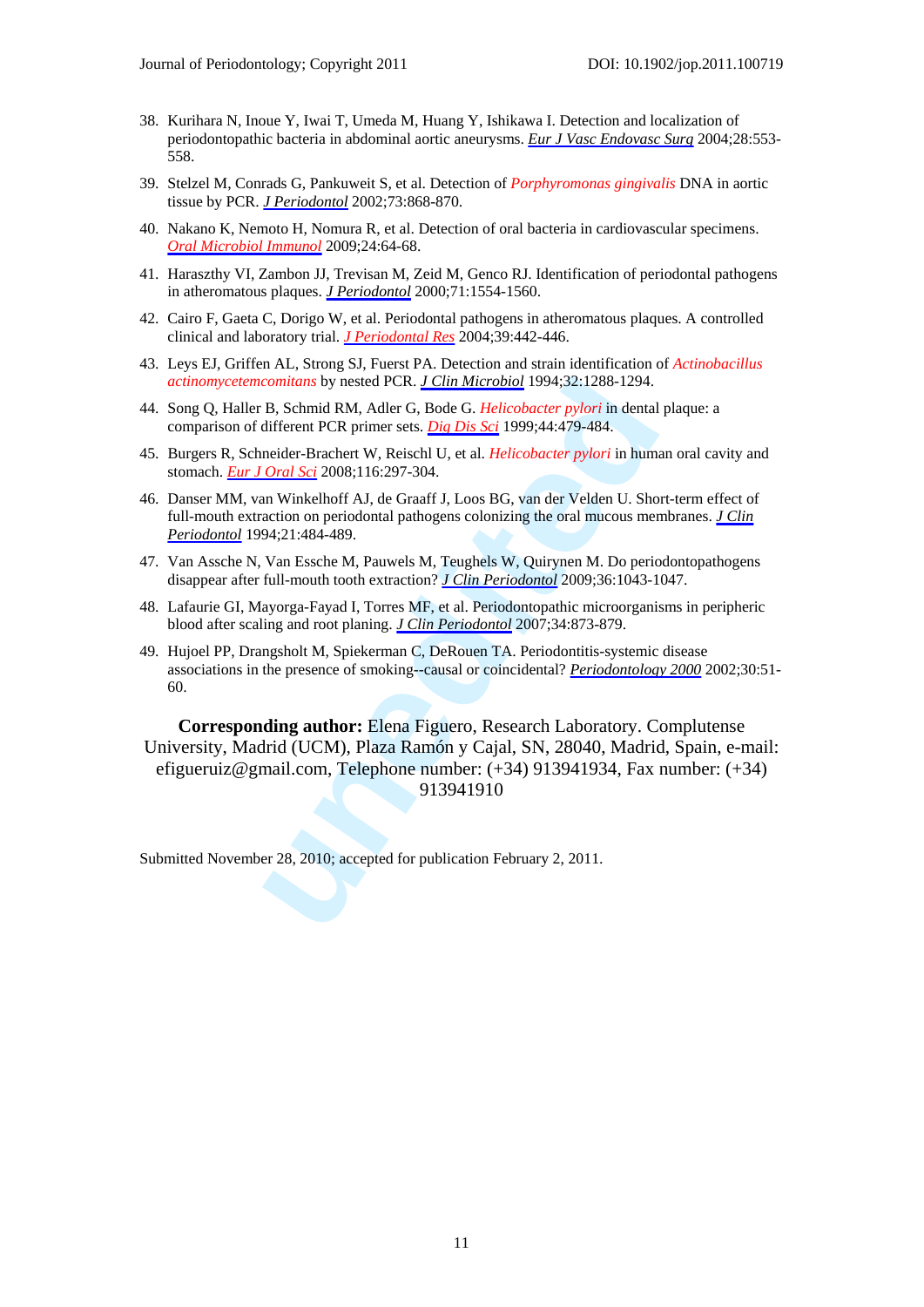| <b>Bacteria</b>         | Sequence $(5 - 3')$           | <b>Positions</b>  | Length<br>(bp) |  |
|-------------------------|-------------------------------|-------------------|----------------|--|
| A.actinomycetemcomitans | AAACCC ATCTCTGAG TTCTTCTTC    | F478              | 557            |  |
|                         | ATGCCA ACTTGA CGT TAA AT      | R <sub>1034</sub> |                |  |
| P. gingivalis           | AGGCAG CTTGCC ATA CTGCG       | F729              | 404            |  |
|                         | ACT GTT AGCAACTAC CGATGT      | R <sub>1132</sub> |                |  |
| E. corrodens            | <b>CTAATACCGCATACGTCCTAAG</b> | F <sub>169</sub>  | 688            |  |
|                         | CTACTAAGCAATCAAGTTGCCC        | R856              |                |  |
| C. rectus               | TTTCGGAGCGTAAACTCCTTTTC       | F415              | 598            |  |
|                         | TTTCTGCAAGCAGACACTCTT         | R <sub>1012</sub> |                |  |
| T. forsythia            | <b>GCGTATGTAACCTGCCCGCA</b>   | F <sub>120</sub>  | 641            |  |
|                         | <b>TGCTTCAGTGTCAGTTATACCT</b> | R760              |                |  |
| F. nucleatum            | TAAAGCGCGTCTAGGTGGTT          | F517              | 697            |  |
|                         | ACGGCTTTGCAACTCTCTGT          | R <sub>1214</sub> |                |  |

**Table 1:** Specific primers used

| C. rectus                                                     | <b>TTTCGGAGCGTAAACTCCTTTTC</b>                                                    | F415              |
|---------------------------------------------------------------|-----------------------------------------------------------------------------------|-------------------|
|                                                               | TTTCTGCAAGCAGACACTCTT                                                             | R1012             |
| T. forsythia                                                  | <b>GCGTATGTAACCTGCCCGCA</b>                                                       | F <sub>120</sub>  |
|                                                               | TGCTTCAGTGTCAGTTATACCT                                                            | R760              |
| F. nucleatum                                                  | TAAAGCGCGTCTAGGTGGTT                                                              | F517              |
|                                                               | ACGGCTTTGCAACTCTCTGT                                                              | R <sub>1214</sub> |
| Table 2: Pure cultures of bacteria used as positive controls. |                                                                                   |                   |
| Microorganism                                                 | <b>Collection</b>                                                                 | Reference number  |
| P. gingivalis                                                 | <b>ATCC</b>                                                                       | 33277             |
| A. actinomycetemcomitans                                      | <b>DSM</b>                                                                        | 8324              |
| T. forsythia                                                  | <b>ATCC</b>                                                                       | 43037             |
| F. nucleatum                                                  | <b>DSM</b>                                                                        | 20482             |
| E. corrodens                                                  | <b>NCTC</b>                                                                       | 10596             |
| C. rectus                                                     | <b>NCTC</b>                                                                       | 11489             |
| ATCC: American Type Culture Collection;                       |                                                                                   |                   |
| DSM: Deutsche Sanmlung von Mikrooganismen;                    |                                                                                   |                   |
| NCTC: National Collection of Type Cultures.                   |                                                                                   |                   |
|                                                               | Table 3: Simultaneous detection of bacterial DNA in the same atheromatous plaque. |                   |
| Racteria                                                      | Prevolence                                                                        |                   |

| <b>Bacteria</b>          | <b>Prevalence</b> |  |  |  |
|--------------------------|-------------------|--|--|--|
| Aa and Pg                | 61.90% (26/42)    |  |  |  |
| <i>Pg</i> and <i>Tf</i>  | 50.00% (21/42)    |  |  |  |
| Aa and Tf                | 50.00% (21/42)    |  |  |  |
| Pg, Aa and Tf            | 47.62% (20/42)    |  |  |  |
| $Pg$ , Aa, Tf and Ec     | 35.71% (15/42)    |  |  |  |
| $Pg$ , Aa, Tf, Ec and Fn | 28.57% (12/42)    |  |  |  |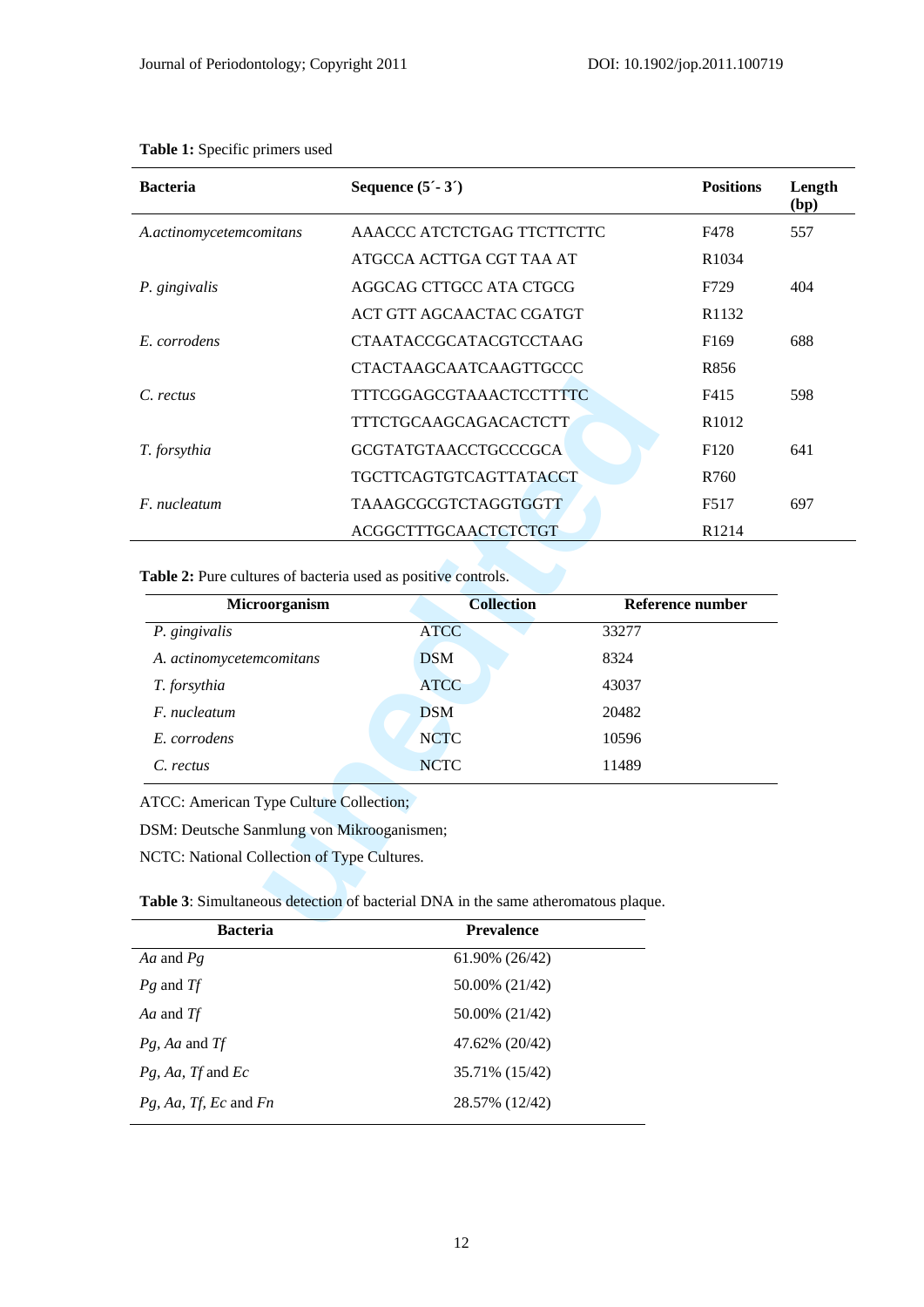|                    | $P_{g}$ | Aa    | <b>Tf</b> | Ec    | Cr             | Fn    |  |
|--------------------|---------|-------|-----------|-------|----------------|-------|--|
|                    |         |       |           |       |                |       |  |
| Edentulous $(n=4)$ | 50.0    | 0.0   | 25.0      | 50.0  | 50.0           | 50.0  |  |
| Dentate $(n=18)$   | 88.9    | 83.3  | 72.2      | 61.1  | $\mathbf{0}$   | 44.4  |  |
| P value            | 0.068   | 0.001 | 0.076     | 0.683 | 0.002          | 0.916 |  |
| $(1)$ 0-10 $(n=7)$ | 57.1    | 28.6  | 42.9      | 57.1  | 28.6           | 57.1  |  |
| $(2)$ 11-20 (n=10) | 90.0    | 90.0  | 70.0      | 50.0  | $\mathbf{0}$   | 33.3  |  |
| $(3)$ 21-32 (n=5)  | 100.0   | 80.0  | 80.0      | 80.0  | $\overline{0}$ | 60.0  |  |
| P value            | 0.052   | 0.040 | 0.179     | 0.495 | 0.072          | 0.978 |  |

**Table 4.** Detection rates of periodontal bacteria in patients with different number of teeth (%).

(1) (2) (3) number of teeth present

**Table 5.** Detection rates of periodontal bacteria in patients with different probing pocket depth distribution  $(\%)$ .

|                  | $\mathfrak{P} \mathfrak{g}$ | $A\boldsymbol{a}$ | Tf    | Ec    | $\mathcal{C}r$ | $\mathfrak{F}n$ |  |  |  |
|------------------|-----------------------------|-------------------|-------|-------|----------------|-----------------|--|--|--|
| $\leq$ 6mm (n=8) | 75.0                        | 87.5              | 50.0  | 25.0  | $0.0\,$        | 14.3            |  |  |  |
| $>6$ mm (n=10)   | $100\,$                     | $80.0\,$          | 90.0  | 90.0  | $0.0\,$        | $70.0\,$        |  |  |  |
| P value          | 0.094                       | 0.671             | 0.060 | 0.005 |                | 0.024           |  |  |  |
|                  |                             |                   |       |       |                |                 |  |  |  |
|                  |                             |                   |       |       |                |                 |  |  |  |